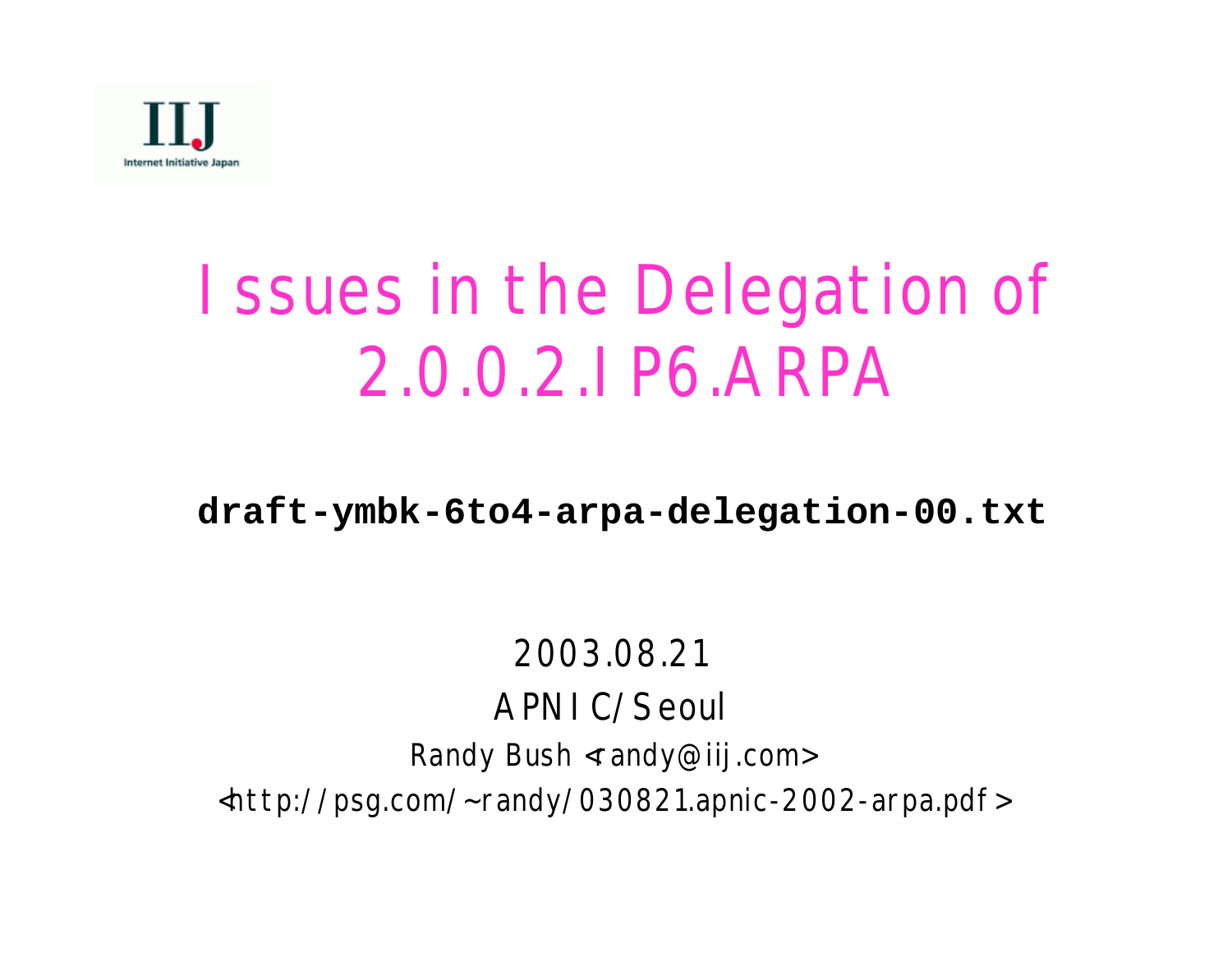### 6to4 RFC 3056

- 6to4 provides a mechanism for hosts at IPv6 native sites to communicate over IPv4 without tunnel setup
- Border router translates incoming packets for 192.1.2.3 (encaps 41) to 2002:c001:0203:: and vice versa
- I.e., your IPv4 space is mapped to your IPv6 space in 2002::/16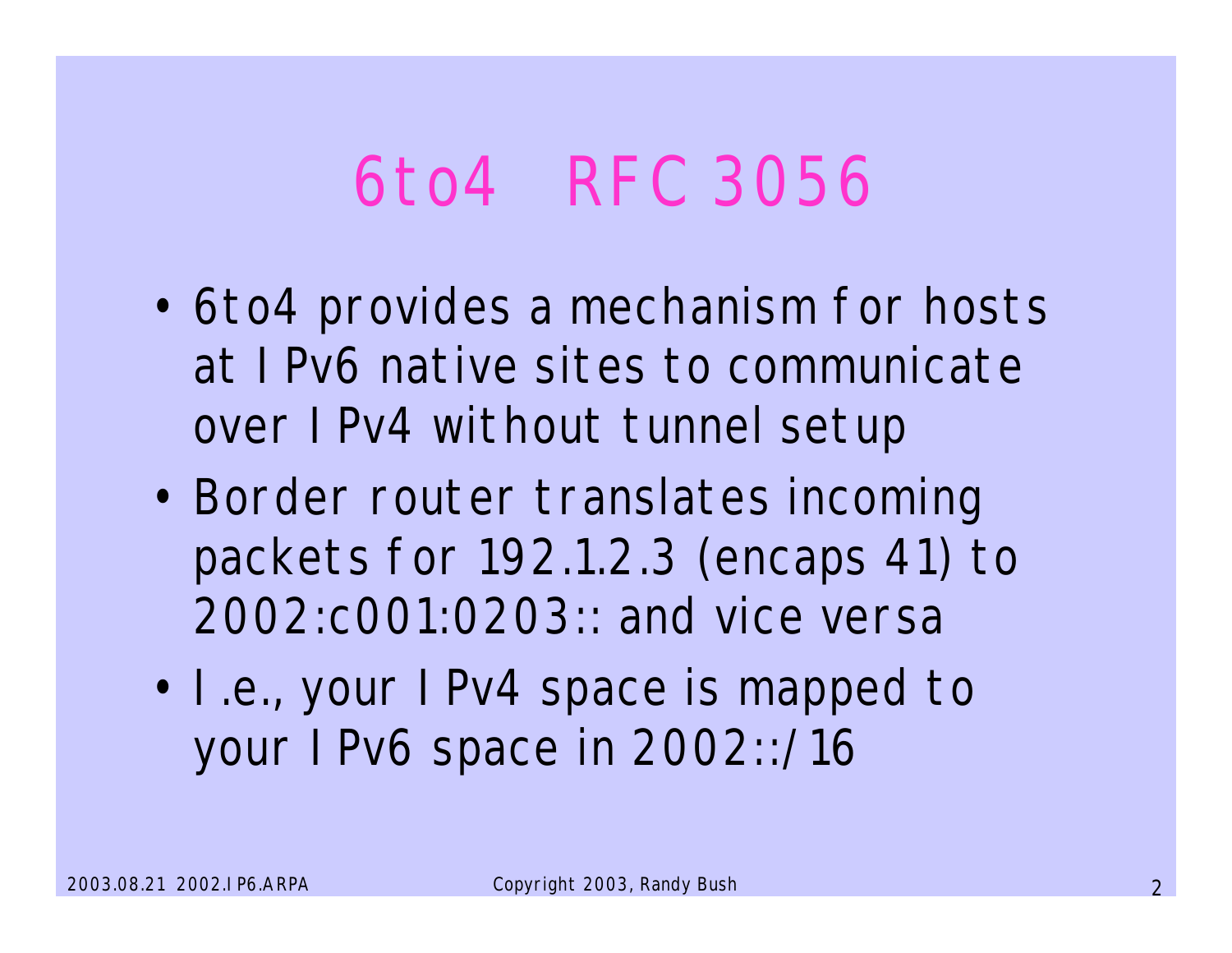## Forward DNS for 6to4

• If you are a 6to4 site with a host in IPv6 space 2002:c001:0203::, someone will want to find

#### **foo.bar. AAAA 2002:c001:0203::**

• Which is easy because you control the foo.bar domain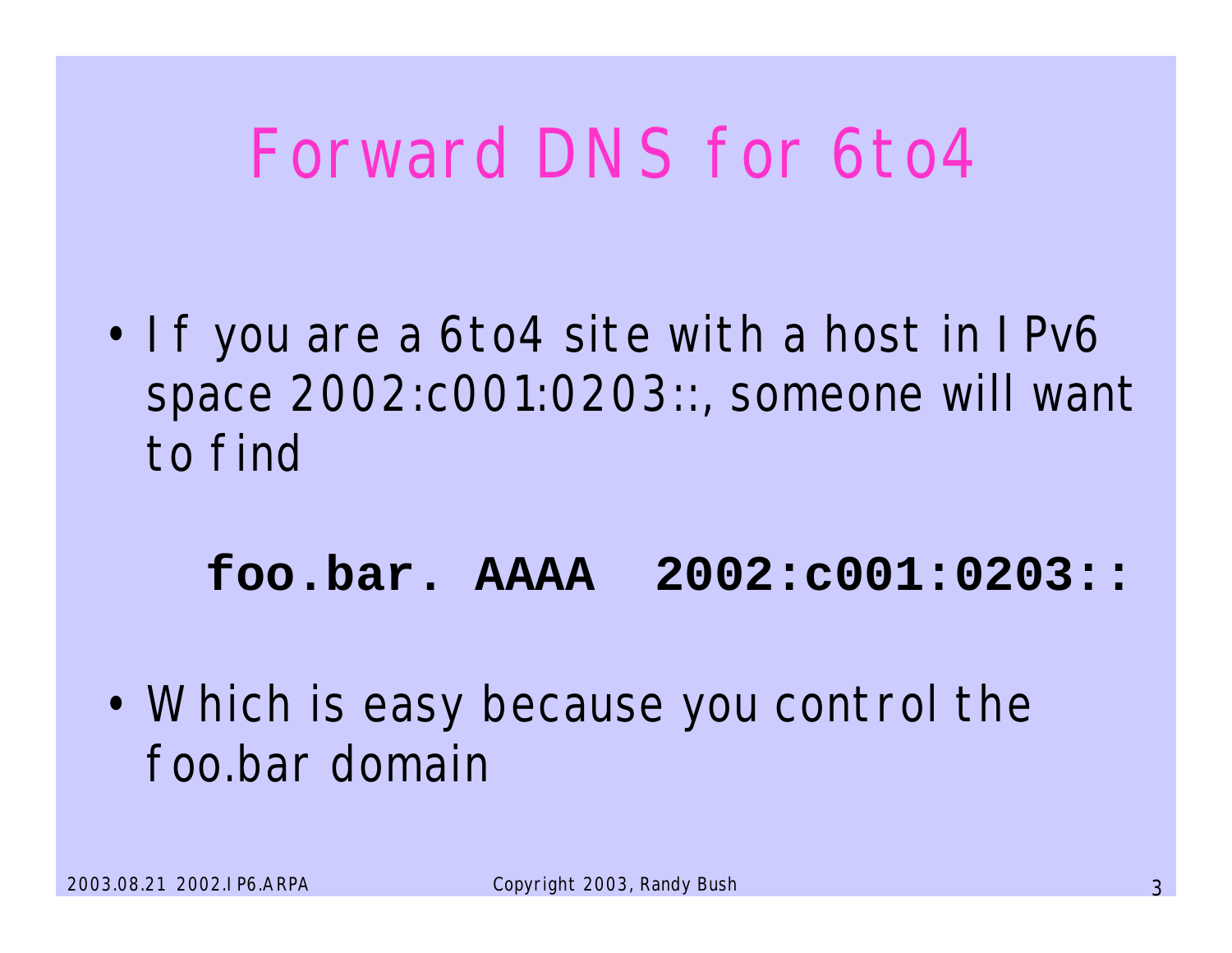### Reverse DNS for 6to4

- But, someone receiving a connection from you will want to find **\$ORIGIN 2.0.0.2.ip6.arpa**. **3.0.2.0.1.0.0.c PTR foo.bar.**
- But, you don't (yet) control **1.0.0.c.2.0.0.2.ip6.arpa.** the reverse delegation
- How do you acquire that delegation?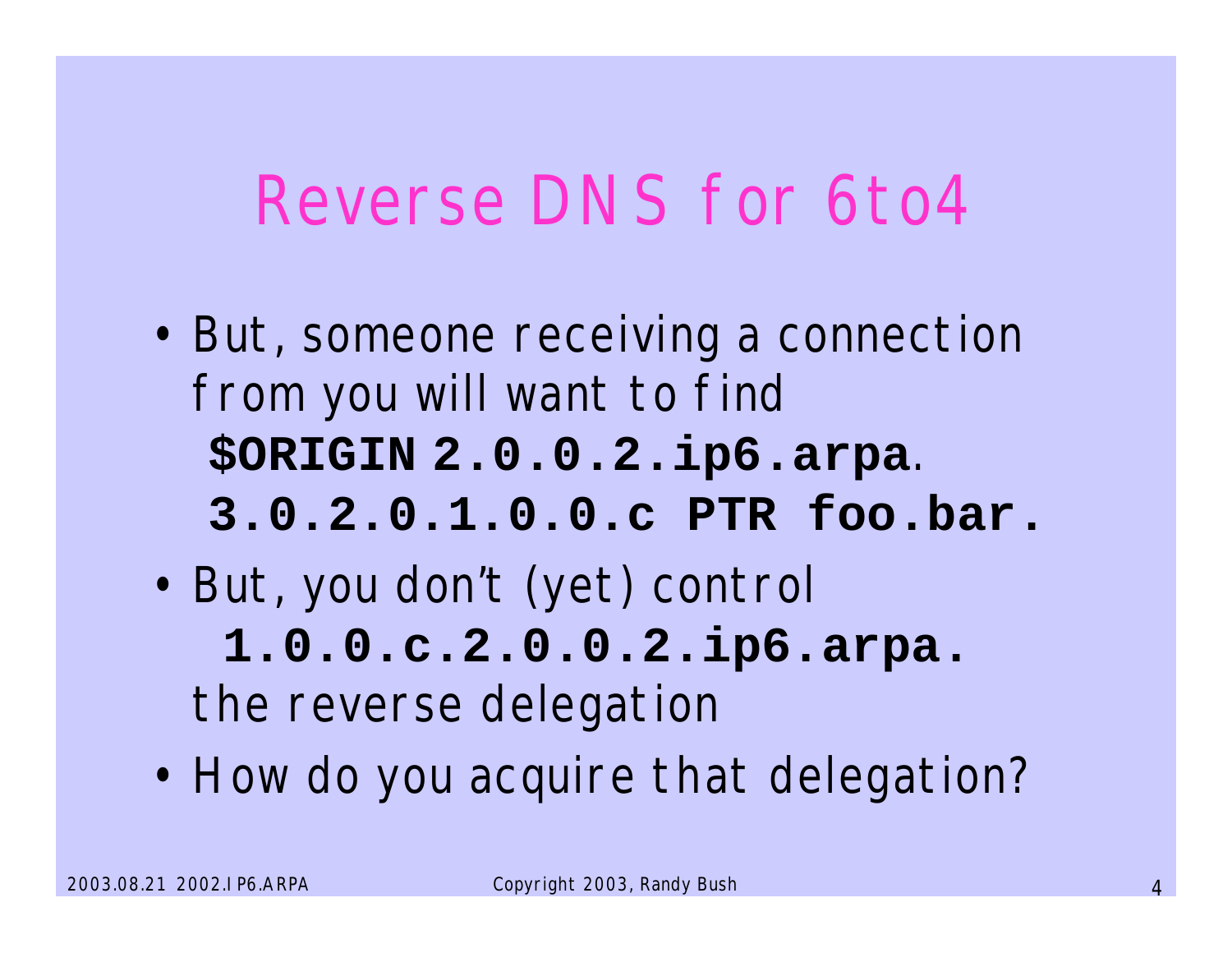#### draft-moore-6to4-dns-03.txt

- Because the 6to4 space directly maps the site's IPv4 space
- Holders of IPv4 address space should be able to request the delegation of a sub-zone in the **2.0.0.2.ip6.arpa** DNS tree from the party from which they obtained the corresponding IPv4 **in-addr.arpa** delegation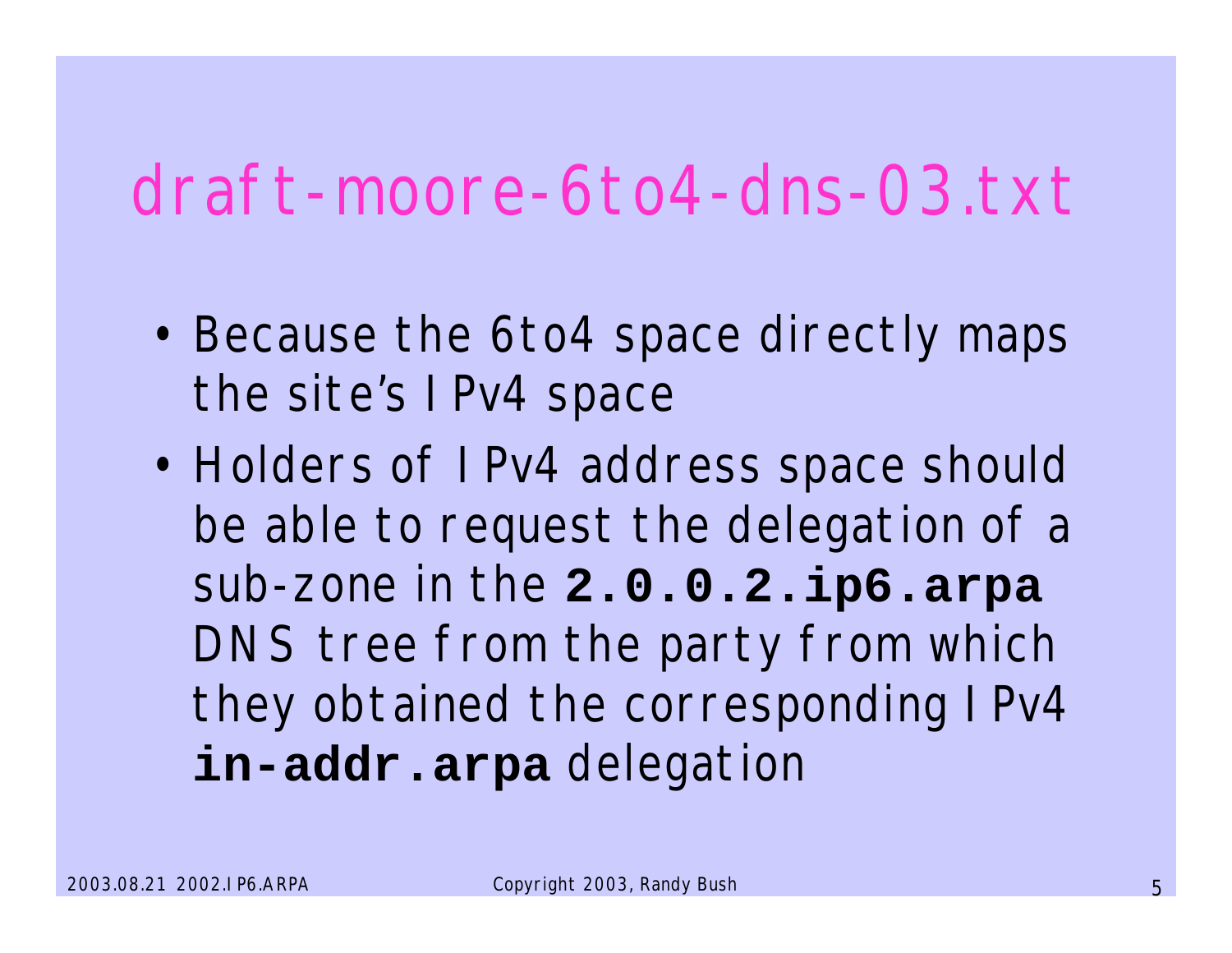# The Top of 2.0.0.2.IP6.ARPA

- The RIRs delegate IPv4 space and its corresponding **IN-ADDR.ARPA** zones
- Therefore the **2.0.0.2.IP6.ARPA** DNS space should be delegated by the RIRs along with the corresponding **IN-ADDR.ARPA** space
- This seems simple, but ...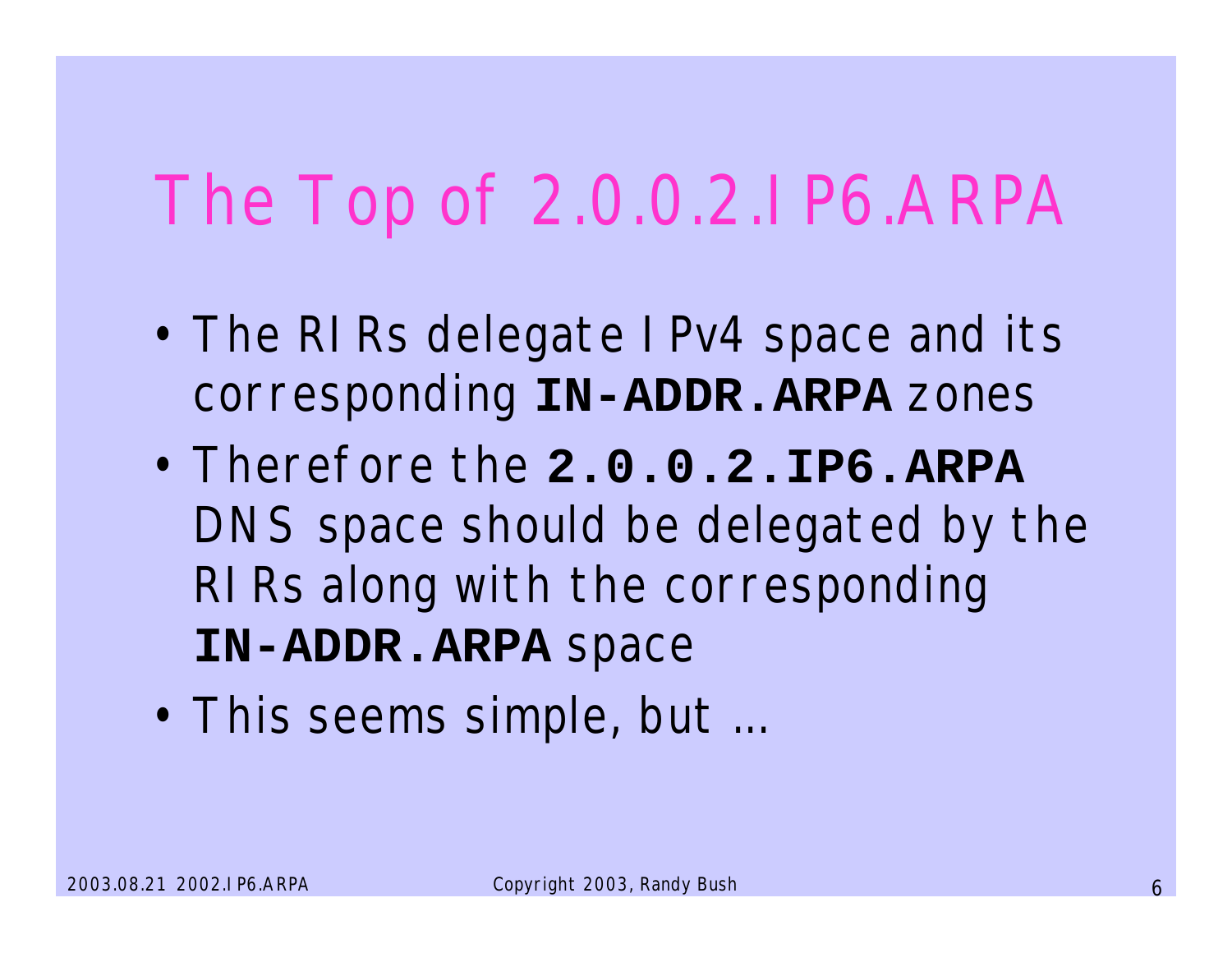#### Down the Tree

- What if the upstream chain of ISPs of a 6to4 site knows nothing of IPv6 and is not responsive to requests to serve and delegate the corresponding **2.0.0.2.IP6.ARPA** DNS zones?
- Then the closest branch on the tree that does serve **2.0.0.2.IP6.ARPA** needs to delegate the fragments directly to the end site